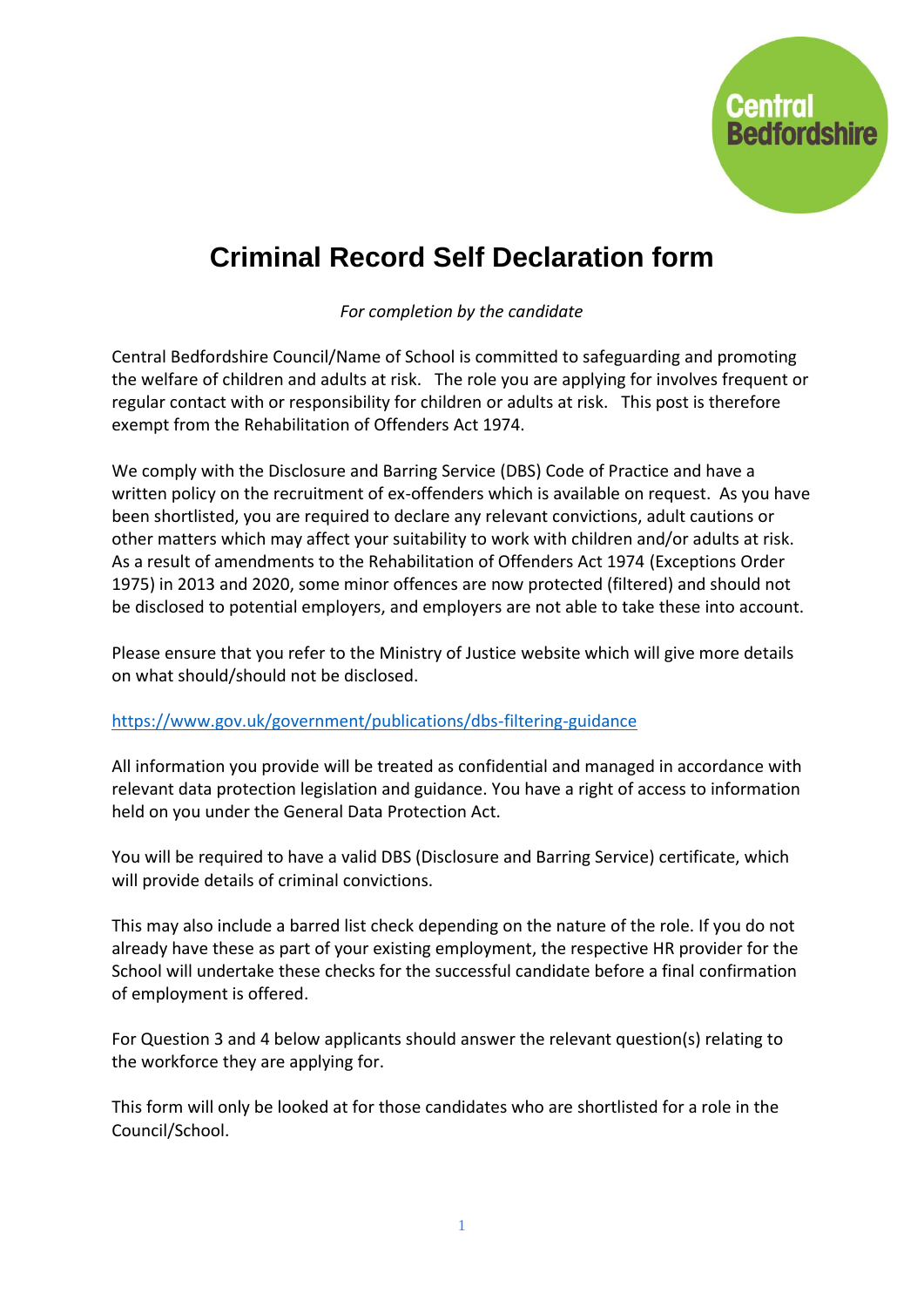

| Job Title:                                                                                                                                                                                                                                                                  | <b>Job Reference Number:</b> |                   |           |
|-----------------------------------------------------------------------------------------------------------------------------------------------------------------------------------------------------------------------------------------------------------------------------|------------------------------|-------------------|-----------|
| First Name(s):                                                                                                                                                                                                                                                              |                              |                   |           |
| Last Name:                                                                                                                                                                                                                                                                  |                              |                   |           |
| Previous Names (if any):                                                                                                                                                                                                                                                    |                              |                   |           |
| Date of Birth:                                                                                                                                                                                                                                                              |                              |                   |           |
| 1. Do you have any adult cautions (simple or conditional), or spent convictions<br>that are not protected as defined by the Rehabilitation of Offenders Act 1974<br>(Exceptions) Order 1975 (Amendment) (England and Wales) Order 2020?<br>If yes please give details below |                              | <b>Yes</b>        | <b>No</b> |
| 2. Do you have any other cautions or convictions that would not be filtered?<br>If yes, please give details below                                                                                                                                                           |                              | <b>Yes</b>        | No        |
| 3. Are you currently subject to any sanction, or have you at any time been barred<br>or suspended from working with children, by any regulatory, professional or<br>government body.                                                                                        |                              | <b>Yes</b>        | No        |
| 4. Are you currently subject to any sanction, or have you at any time been barred<br>or suspended from working with vulnerable adults, by any regulatory, professional<br>or government body.                                                                               |                              | Yes               | No        |
| 5. If you have lived or worked outside of the UK for 3 months or more in the last 5<br>years please give details here.                                                                                                                                                      |                              | <b>Yes</b><br>Yes | No        |
| 6. Are you subject to any sanction in relation to working with children and/or<br>adults at risk in any country outside the UK? If yes please give details below.                                                                                                           |                              |                   | <b>No</b> |